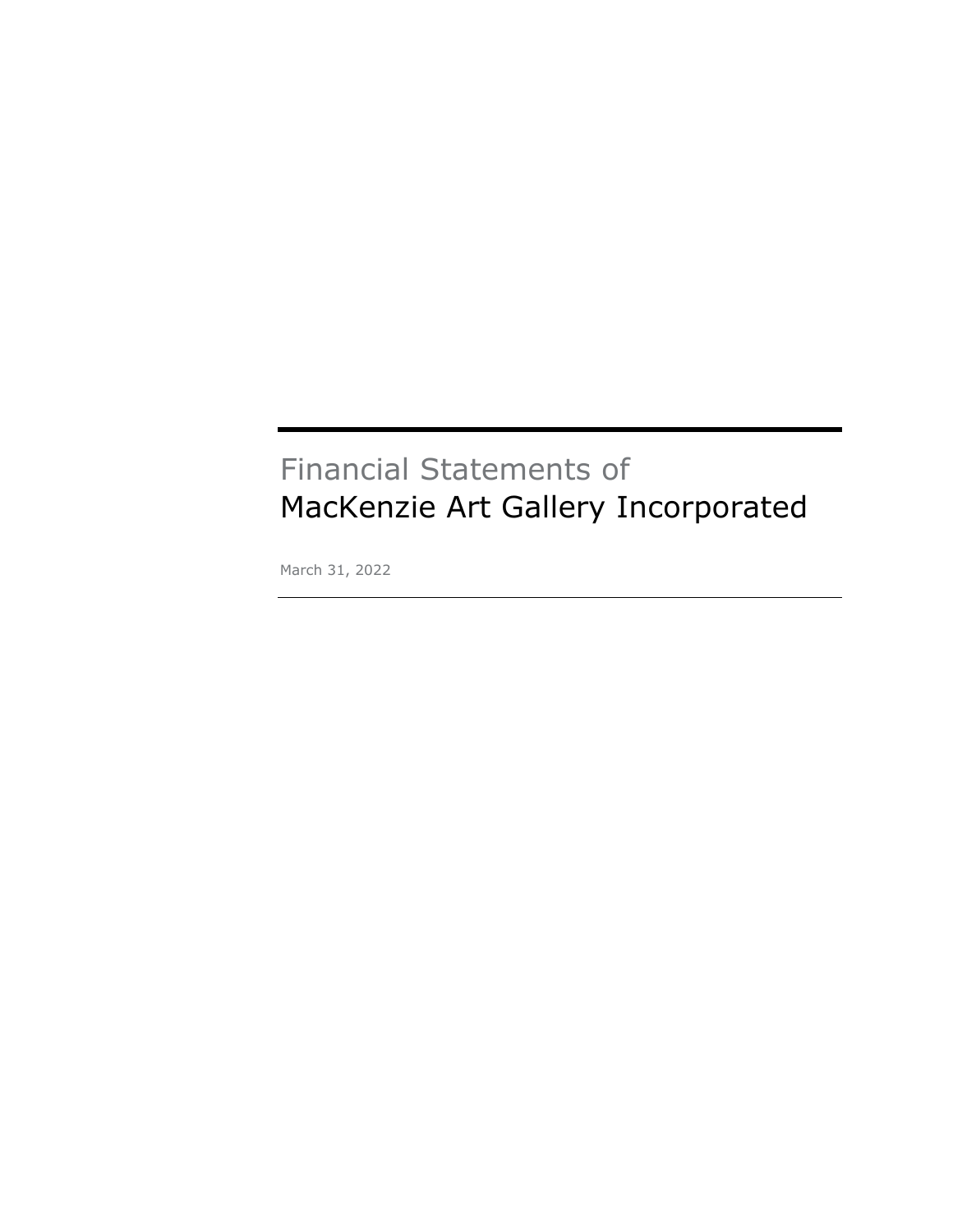| Independent Auditor's Report       | $1 - 2$   |
|------------------------------------|-----------|
| Balance Sheet                      | 3         |
| Statement of Changes in Equity     | 4         |
| Statement of Revenues and Expenses | 5         |
| Statement of Cash Flows            | 6         |
| Notes to the Financial Statements  | $7 - 15$  |
| Schedules                          | $16 - 18$ |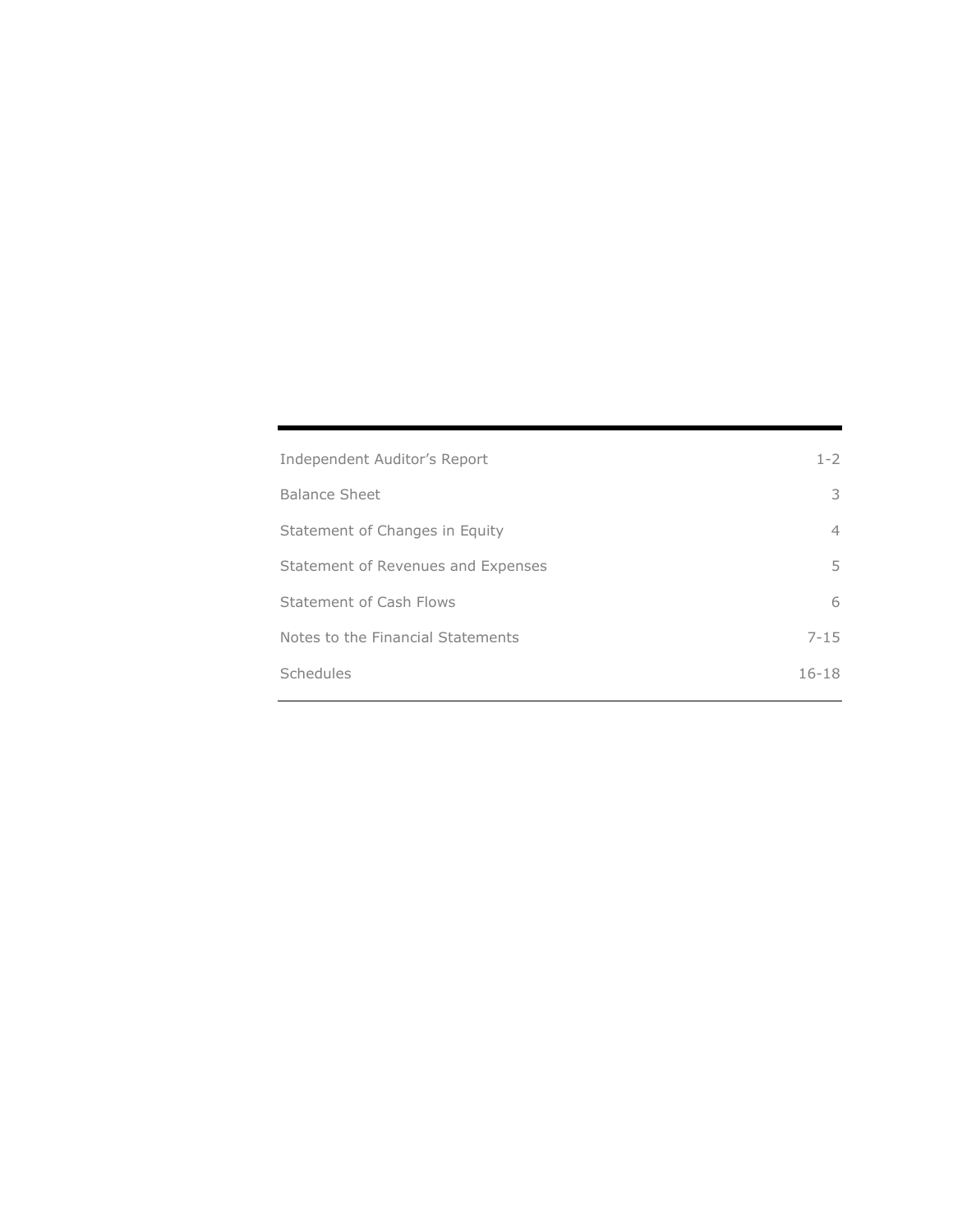# Deloitte.

Deloitte LLP 2103 - 11th Avenue 9th Floor Bank of Montreal Building Regina SK S4P 3Z8 Canada

Tel: 306-565-5200 Fax: 306-757-4753 www.deloitte.ca

## **Independent Auditor's Report**

To the Members of MacKenzie Art Gallery Incorporated

#### **Opinion**

We have audited the financial statements of MacKenzie Art Gallery Incorporated (the "Gallery"), which comprise the balance sheet as at March 31, 2022, and the statements of revenues and expenses, changes in equity and cash flows for the year then ended, and notes to the financial statements, including a summary of significant accounting policies (collectively referred to as the "financial statements").

In our opinion, the accompanying financial statements present fairly, in all material respects, the financial position of the Gallery as at March 31, 2022, and the results of its operations and its cash flows for the year then ended in accordance with Canadian accounting standards for not-for-profit organizations.

#### **Basis for Opinion**

We conducted our audit in accordance with Canadian generally accepted auditing standards ("Canadian GAAS"). Our responsibilities under those standards are further described in the *Auditor's Responsibilities for the Audit of the Financial Statements* section of our report. We are independent of the Gallery in accordance with the ethical requirements that are relevant to our audit of the financial statements in Canada, and we have fulfilled our other ethical responsibilities in accordance with these requirements. We believe that the audit evidence we have obtained is sufficient and appropriate to provide a basis for our audit opinion.

#### **Responsibilities of Management and Those Charged with Governance for the Financial Statements**

Management is responsible for the preparation and fair presentation of the financial statements in accordance with Canadian accounting standards for not-for-profit organizations, and for such internal control as management determines is necessary to enable the preparation of financial statements that are free from material misstatement, whether due to fraud or error.

In preparing the financial statements, management is responsible for assessing the Gallery's ability to continue as a going concern, disclosing, as applicable, matters related to going concern and using the going concern basis of accounting unless management either intends to liquidate the Gallery or to cease operations, or has no realistic alternative but to do so.

Those charged with governance are responsible for overseeing the Gallery's financial reporting process.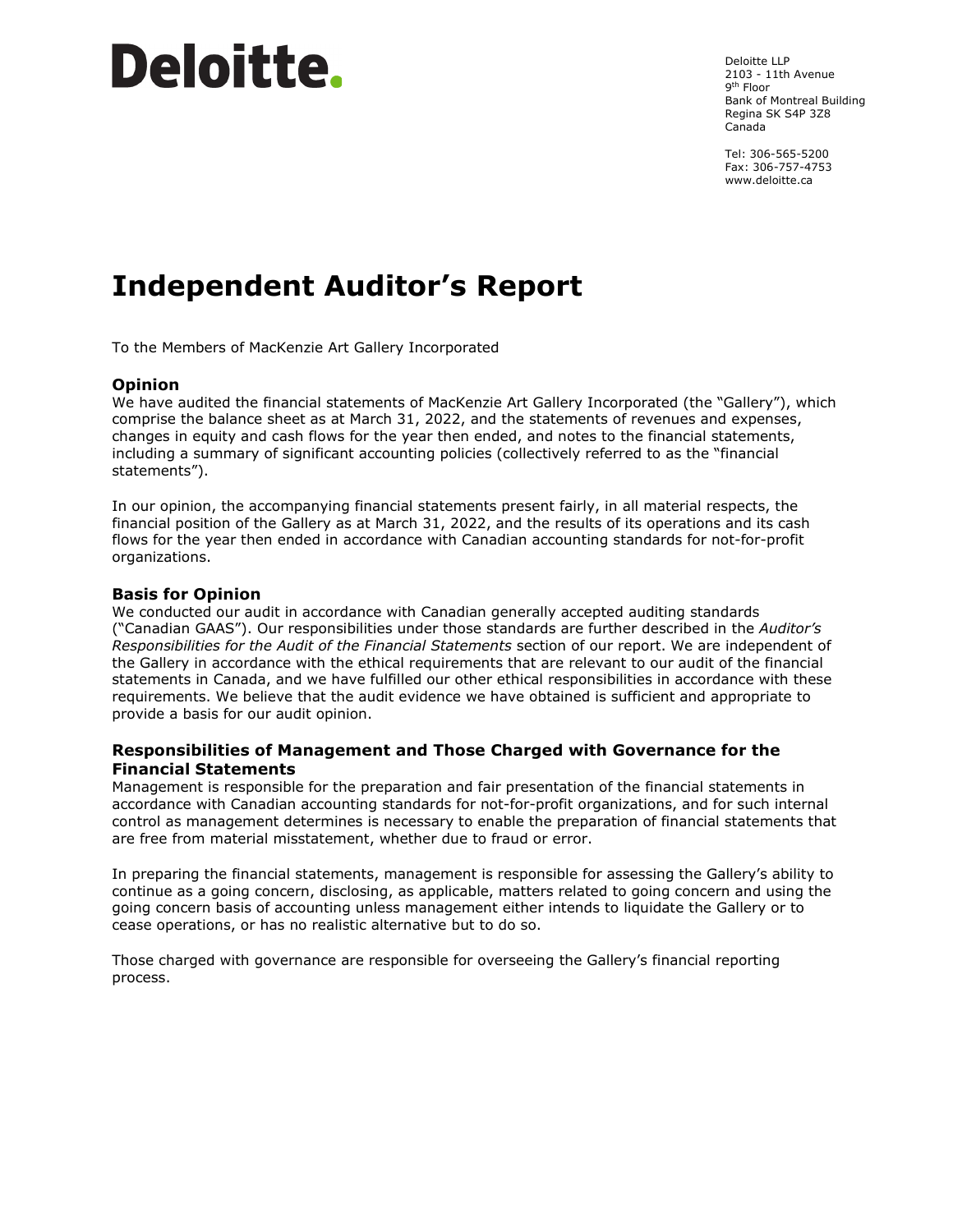#### **Auditor's Responsibilities for the Audit of the Financial Statements**

Our objectives are to obtain reasonable assurance about whether the financial statements as a whole are free from material misstatement, whether due to fraud or error, and to issue an auditor's report that includes our opinion. Reasonable assurance is a high level of assurance, but is not a guarantee that an audit conducted in accordance with Canadian GAAS will always detect a material misstatement when it exists. Misstatements can arise from fraud or error and are considered material if, individually or in the aggregate, they could reasonably be expected to influence the economic decisions of users taken on the basis of these financial statements.

As part of an audit in accordance with Canadian GAAS, we exercise professional judgment and maintain professional skepticism throughout the audit. We also:

- Identify and assess the risks of material misstatement of the financial statements, whether due to fraud or error, design and perform audit procedures responsive to those risks, and obtain audit evidence that is sufficient and appropriate to provide a basis for our opinion. The risk of not detecting a material misstatement resulting from fraud is higher than for one resulting from error, as fraud may involve collusion, forgery, intentional omissions, misrepresentations, or the override of internal control.
- Obtain an understanding of internal control relevant to the audit in order to design audit procedures that are appropriate in the circumstances, but not for the purpose of expressing an opinion on the effectiveness of the Gallery's internal control.
- Evaluate the appropriateness of accounting policies used and the reasonableness of accounting estimates and related disclosures made by management.
- Conclude on the appropriateness of management's use of the going concern basis of accounting and, based on the audit evidence obtained, whether a material uncertainty exists related to events or conditions that may cast significant doubt on the Gallery's ability to continue as a going concern. If we conclude that a material uncertainty exists, we are required to draw attention in our auditor's report to the related disclosures in the financial statements or, if such disclosures are inadequate, to modify our opinion. Our conclusions are based on the audit evidence obtained up to the date of our auditor's report. However, future events or conditions may cause the Gallery to cease to continue as a going concern.
- Evaluate the overall presentation, structure and content of the financial statements, including the disclosures, and whether the financial statements represent the underlying transactions and events in a manner that achieves fair presentation.

We communicate with those charged with governance regarding, among other matters, the planned scope and timing of the audit and significant audit findings, including any significant deficiencies in internal control that we identify during our audit.

Cloitte LLP

Chartered Professional Accountants Regina, Saskatchewan June 6, 2022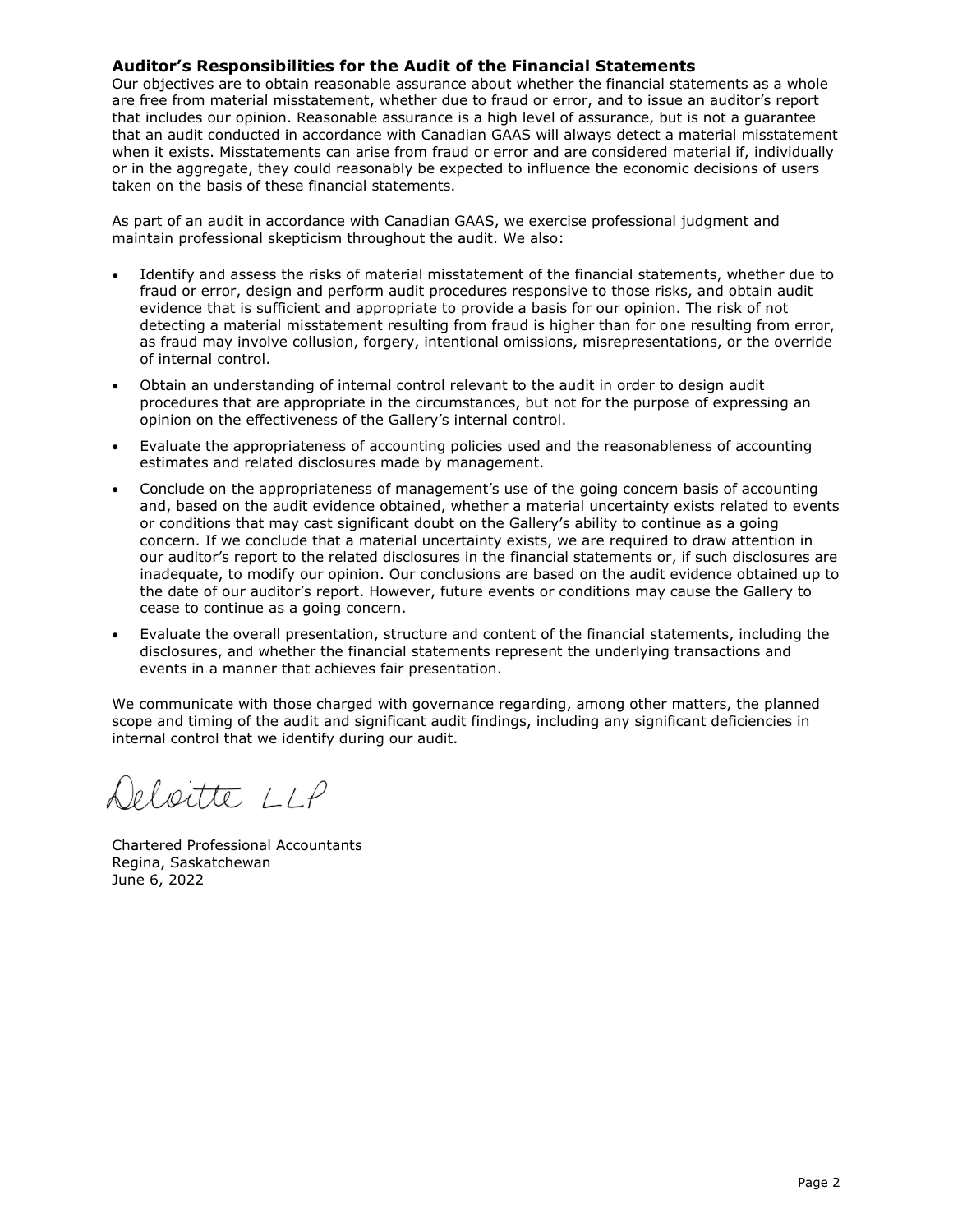|                                          | March 31, 2022 |              | March 31, 2021 |           |
|------------------------------------------|----------------|--------------|----------------|-----------|
|                                          |                |              |                |           |
| <b>Assets</b>                            |                |              |                |           |
| <b>Current assets</b>                    |                |              |                |           |
| Cash                                     | \$             | 1,898,591 \$ |                | 2,782,898 |
| Short-term investments (Note 3)          |                | 2,587,723    |                | 1,242,542 |
| Accounts receivable                      |                | 485,541      |                | 62,091    |
| Government remittances receivable        |                | 10,509       |                | 6,514     |
| Grants receivable                        |                | 429,000      |                | 88,999    |
| Inventories                              |                | 72,228       |                | 87,239    |
| Prepaid expenses                         |                | 45,270       |                | 11,744    |
|                                          |                | 5,528,862    |                | 4,282,027 |
|                                          |                |              |                |           |
| Objects of art (Note 4)                  |                | 1            |                | 1         |
| Capital assets tangible (Note 5a)        |                | 1,060,206    |                | 1,266,962 |
| Capital assets intangible (Note 5b)      |                | 27,067       |                | 65,121    |
| Long-term investments (Note 3)           |                | 259,294      |                | 245,436   |
|                                          |                | 1,346,568    |                | 1,577,520 |
|                                          | \$             | 6,875,430 \$ |                | 5,859,547 |
|                                          |                |              |                |           |
| <b>Liabilities</b>                       |                |              |                |           |
| <b>Current liabilities</b>               |                |              |                |           |
| Accounts payable and accrued liabilities | \$             | 265,401 \$   |                | 241,474   |
| Deferred revenue (Note 6)                |                | 473,698      |                | 370,787   |
|                                          |                | 739,099      |                | 612,261   |
|                                          |                |              |                |           |
| Long-term liabilities                    |                |              |                |           |
| Deferred revenue (Note 6)                |                | 88,195       |                | 114,754   |
|                                          |                | 88,195       |                | 114,754   |
| <b>Equity</b>                            |                |              |                |           |
| Unrestricted                             |                | 86,225       |                | 69,927    |
| Internally restricted (Note 7)           |                | 5,961,911    |                | 5,062,605 |
|                                          |                | 6,048,136    |                | 5,132,532 |
|                                          |                |              |                |           |
|                                          | \$             | 6,875,430 \$ |                | 5,859,547 |

The accompanying notes are an integral part of these financial statements.

*�ug �/t,tJt),t* 

On behalf of the Board of Trustees<br>Mary Ference

On behalf of the Board of Trustees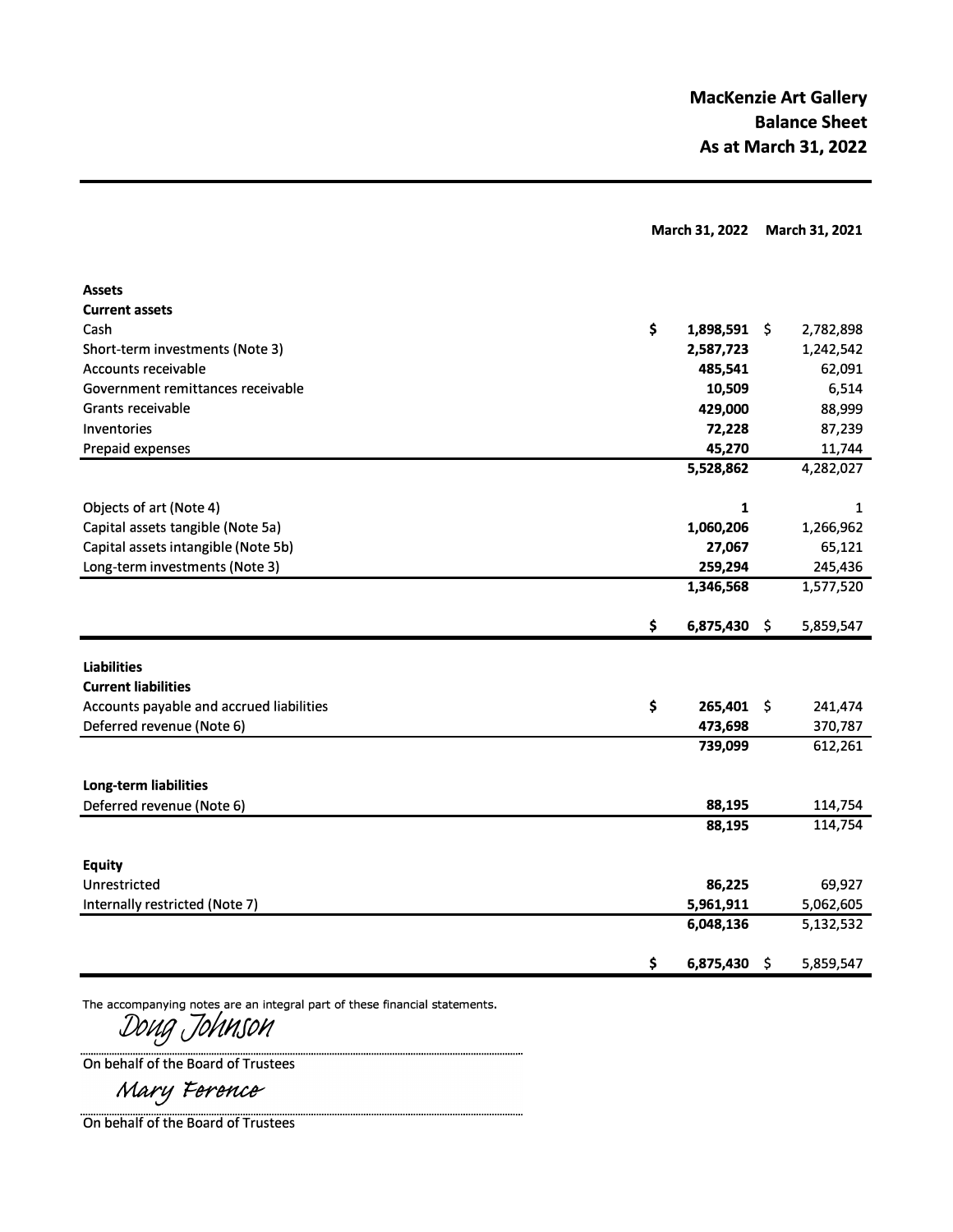## **MacKenzie Art Gallery Statement of Changes in Equity For the year ended March 31, 2022**

|                                              | Internally<br><b>Restricted</b><br>(Note 7) |     | Unrestricted      |     | <b>Total</b> |
|----------------------------------------------|---------------------------------------------|-----|-------------------|-----|--------------|
|                                              |                                             |     |                   |     |              |
| Balance, April 1, 2020                       | \$<br>4,917,770                             | - S | $109,862 \quad $$ |     | 5,027,632    |
| Excess of revenue over expenses for the year |                                             |     | 104,900           |     | 104,900      |
| Interfund transfers                          | 144,835                                     |     | (144,835)         |     |              |
| <b>Balance, March 31, 2021</b>               | \$<br>5,062,605                             | - S | 69,927            | S   | 5,132,532    |
| Excess of revenue over expenses for the year |                                             |     | 915,604           |     | 915,604      |
| Interfund transfers                          | 899,306                                     |     | (899,306)         |     |              |
|                                              |                                             |     |                   |     |              |
| Balance, March 31, 2022                      | \$<br>5,961,911                             | -S  | 86,225            | - S | 6,048,136    |

The accompanying notes are an integral part of these financial statements.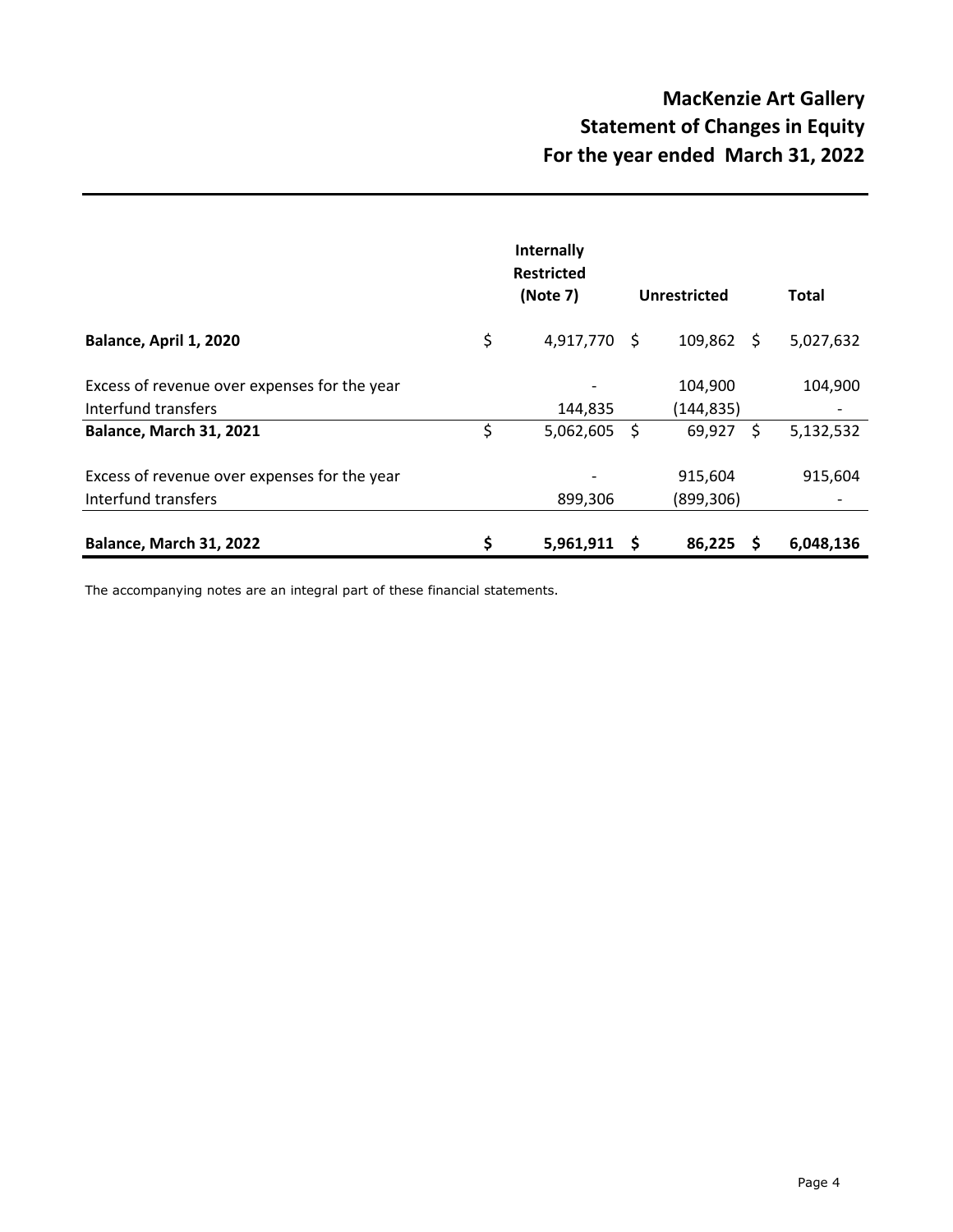### **MacKenzie Art Gallery Statement of Revenues and Expenses For the year ended March 31, 2022**

|                                                      | March 31, 2022     |     | March 31, 2021 |
|------------------------------------------------------|--------------------|-----|----------------|
| Revenue                                              |                    |     |                |
| Operating grants (Schedule 1)                        | \$<br>1,264,620    | - Ś | 1,279,120      |
| Programming grants (Schedule 2)                      | 408,445            |     | 228,610        |
| Fundraising (Schedule 4)                             | 1,315,124          |     | 209,866        |
| Earned (Schedule 5)                                  | 741,701            |     | 622,005        |
| Gallery shop (Schedule 6)                            | 5,874              |     | 19,404         |
| MacKenzie Trust Fund income (Note 8)                 | 73,500             |     | 15,900         |
| Other income (Schedule 3)                            | 1,002,164          |     | 1,157,285      |
|                                                      | \$<br>4,811,428    | \$  | 3,532,190      |
|                                                      |                    |     |                |
| <b>Expenses</b>                                      |                    |     |                |
| Exhibitions and programs (Schedule 7)                | \$<br>1,857,667    | Ŝ.  | 1,465,956      |
| Administrative (Schedule 7)                          | 1,008,704          |     | 850,331        |
| Collection management (Schedule 7)                   | 338,652            |     | 324,749        |
| Marketing and communications (Schedule 7)            | 292,222            |     | 281,313        |
| Membership and development (Schedule 7)              | 222,386            |     | 360,629        |
| Permanent collection (Note 4 and Schedule 7)         | 176,193            |     | 144,312        |
|                                                      | \$<br>3,895,824    | Ŝ.  | 3,427,290      |
|                                                      |                    |     |                |
| Excess of revenue over expenses before the following | 915,604            |     | 104,900        |
| Donations of art (Note 4)                            | 41,500             |     | 994,877        |
| Permanent collection donations (Note 4)              | (41,500)           |     | (994, 877)     |
| Excess of revenue over expenses for the year         | \$<br>$915,604$ \$ |     | 104,900        |

The accompanying notes are an integral part of these financial statements.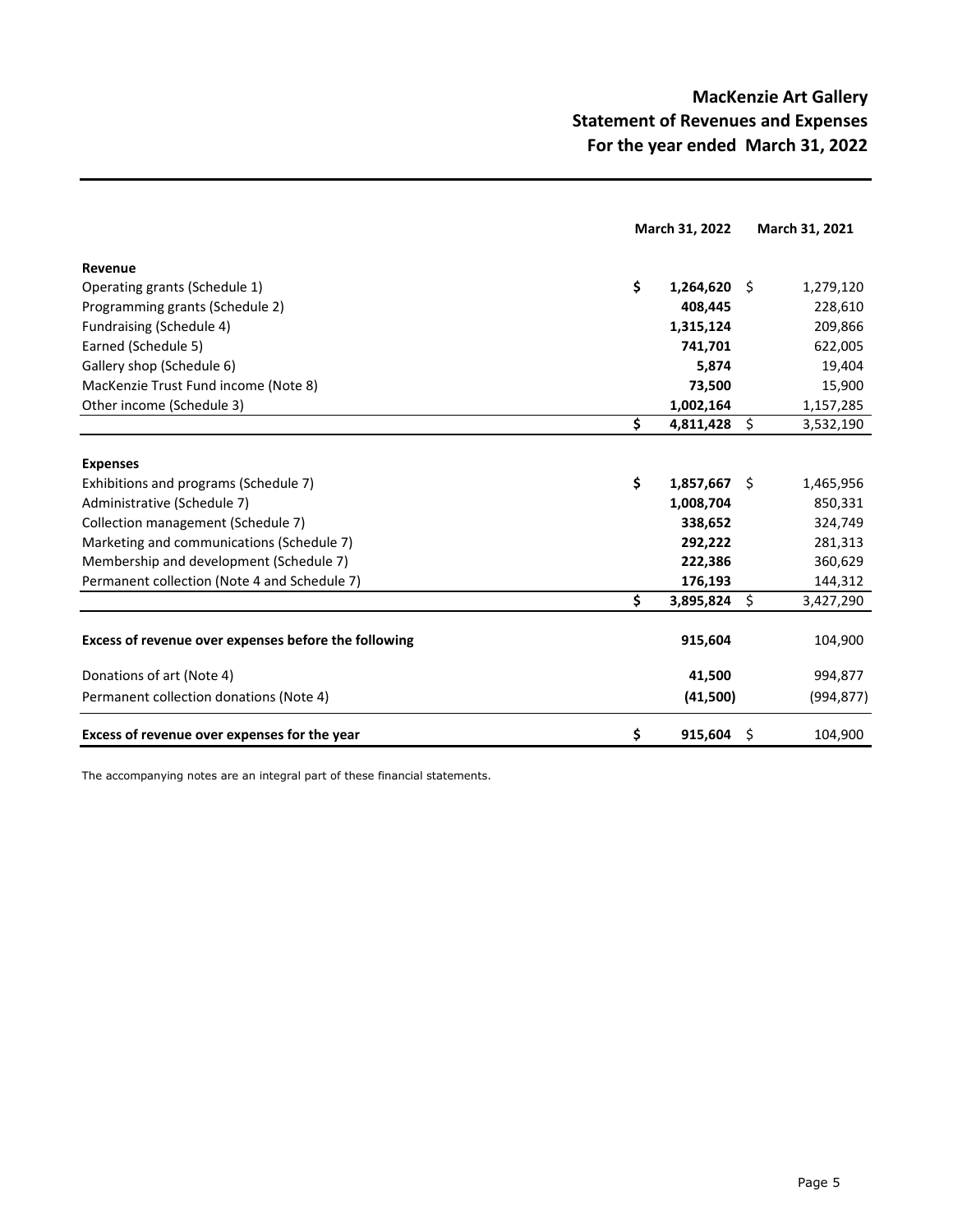|                                                      | March 31, 2022     | March 31, 2021  |
|------------------------------------------------------|--------------------|-----------------|
| Cash provided by (used for) the following activities |                    |                 |
| <b>Operating activities</b>                          |                    |                 |
| Excess of revenue over expenses                      | \$<br>$915,604$ \$ | 104,900         |
| Items not affecting cash                             |                    |                 |
| Amortization                                         | 311,758            | 286,361         |
| Unrealized gain on investments                       | (298, 411)         | (284, 921)      |
|                                                      | 928,951            | 106,340         |
| Change in working capital items                      |                    |                 |
| Accounts receivable                                  | (423, 450)         | (37,086)        |
| Government remittances receivable                    | (3,995)            | 5,060           |
| Grants receivable                                    | (340,001)          | (88,999)        |
| Inventories                                          | 15,011             | 4,431           |
| Prepaid expenses                                     | (33, 526)          | 15,903          |
| Accounts payable and accrued liabilities             | 23,927             | (265, 206)      |
| Deferred revenue                                     | 76,352             | (391, 440)      |
|                                                      | 243,269            | (650, 997)      |
| <b>Investing activities</b>                          |                    |                 |
| Purchase of capital assets                           | (66, 948)          | (244, 026)      |
| Proceeds on disposition of long term investments     |                    | 29,999          |
| Purchase of investments                              | (1,060,628)        |                 |
|                                                      | (1, 127, 576)      | (214, 027)      |
| Decrease in cash                                     | (884, 307)         | (865, 024)      |
| Cash, beginning of year                              | 2,782,898          | 3,647,922       |
| Cash, end of year                                    | \$<br>1,898,591    | \$<br>2,782,898 |

The accompanying notes are an integral part of these financial statements.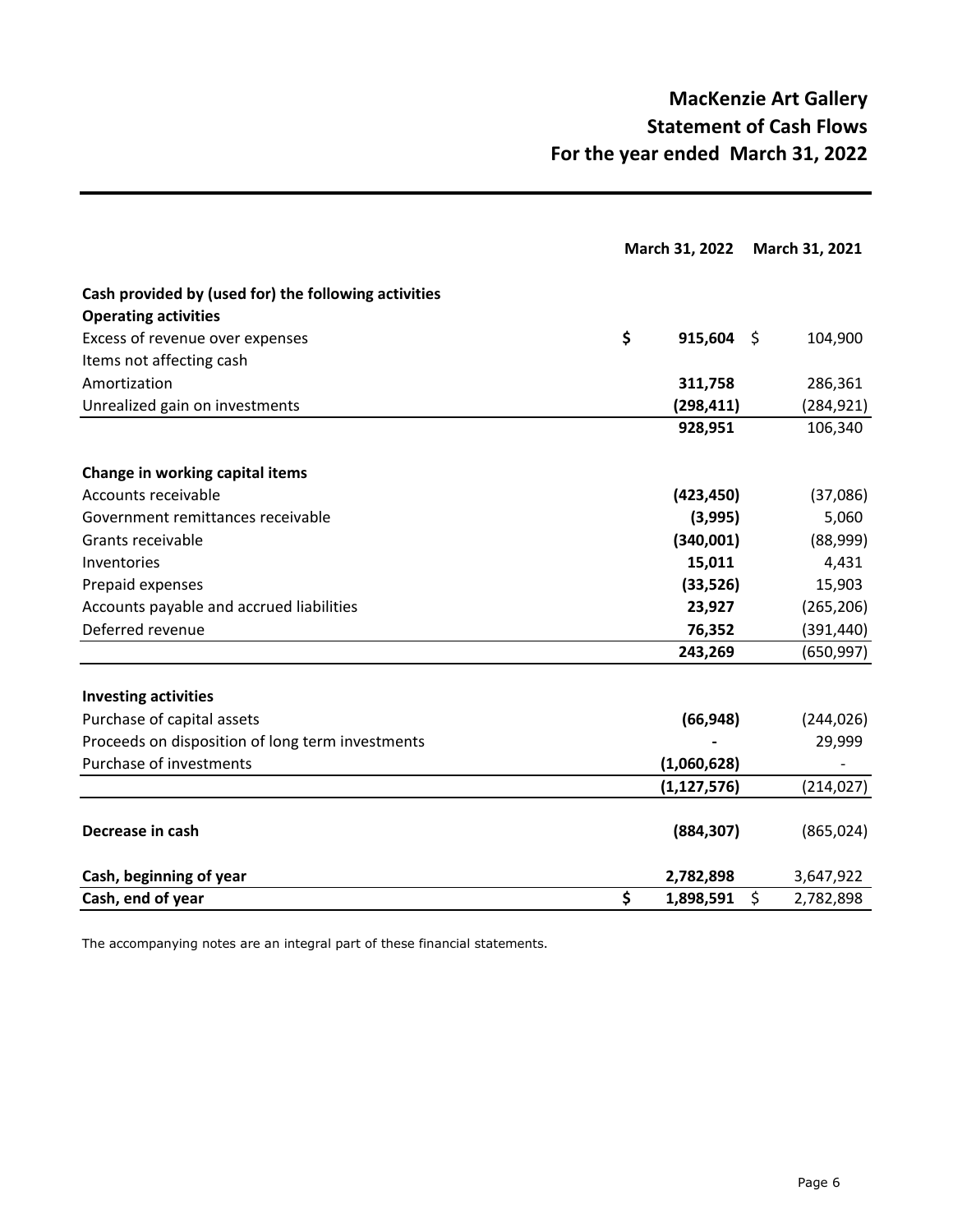**MacKenzie Art Gallery Incorporated Notes to the Financial Statements** *For the year ended March 31, 2022* 

*(in CDN dollars)*

#### **1. Nature of organization**

MacKenzie Art Gallery Incorporated (the "Gallery") is incorporated under the Saskatchewan Non-Profit Corporations Act and is a registered Canadian charitable organization and is exempt from income tax under section 149 (1) (l) of the Income Tax Act. The Gallery's purpose is to connect the community with art through public exhibitions in the City of Regina and throughout the province of Saskatchewan.

Effective May 1, 1990, the Gallery became custodian of the permanent collection of the Norman MacKenzie Art Gallery, formerly associated with the University of Regina. The permanent collection, acquired prior to May 1, 1990, remains the property of the University of Regina, after which the Gallery began acquiring its own permanent collection.

#### **2. Accounting policies**

These financial statements have been prepared in accordance with Canadian accounting standards for not-forprofit organizations. The Gallery's financial statements are presented in Canadian dollars, which is the Gallery's functional currency and include the following significant accounting policies:

#### *a) Fund accounting*

The accounts of the Gallery are maintained in accordance with the principles of fund accounting, whereby the resources of the Gallery are classified into funds associated with specific activities or objectives.

The internally restricted fund represents amounts restricted by the Board of Trustees for certain strategic and operational activities as determined from time to time.

#### *b) Objects of art*

The value of objects of art has been excluded from the balance sheet except for a nominal carrying value of \$1. The disbursements for purchased additions are recorded as an expense at cost and donated art is recorded as revenue and expense at its appraised value.

#### *c) Contributed materials and services*

The Gallery does not recognize contributed materials other than art and services in its financial statements due to the difficulty of determining their fair values.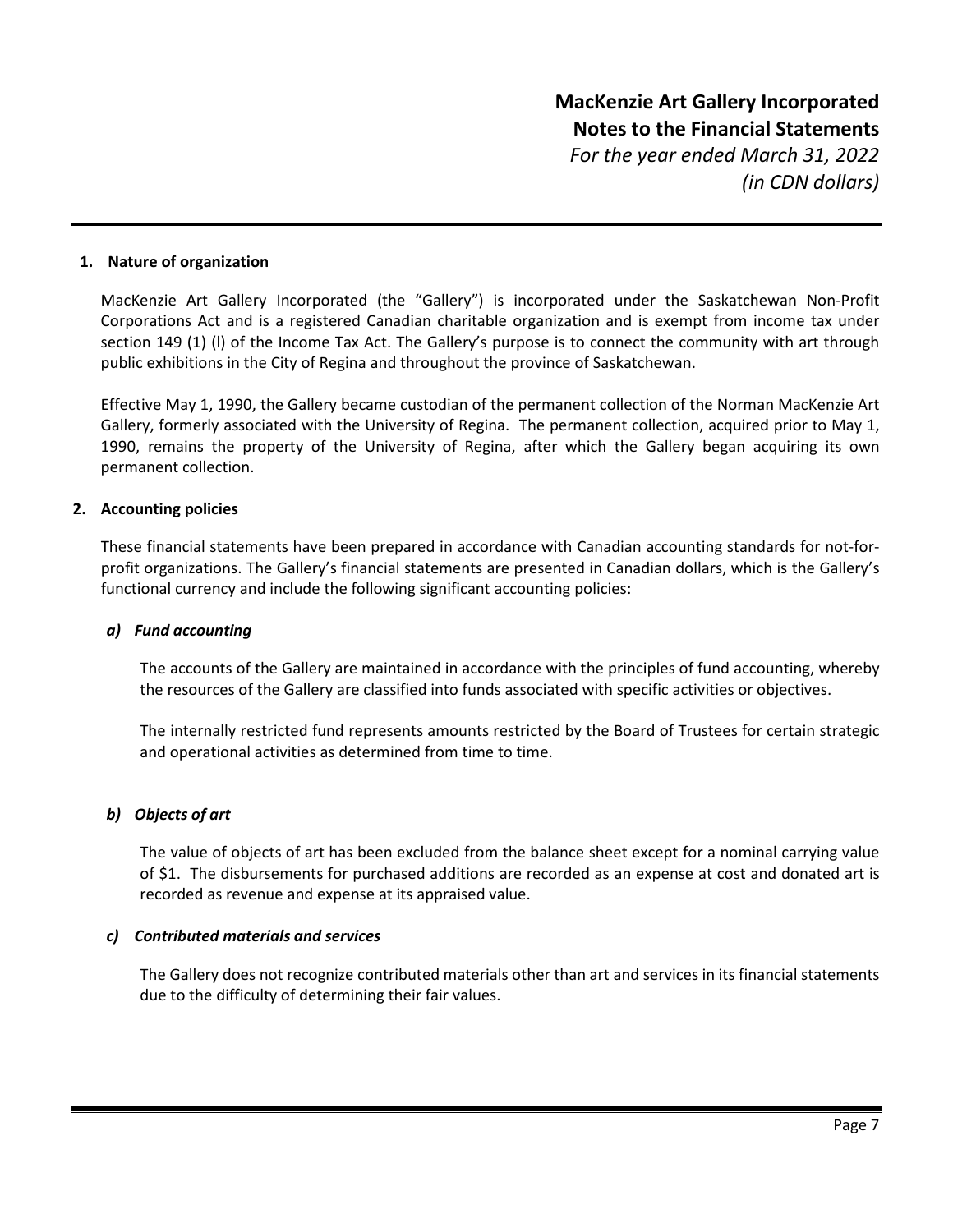*For the year ended March 31, 2022 (in CDN dollars)*

#### **2. Accounting policies (cont'd)**

#### *d) Capital assets*

Capital assets are separated into tangible and intangible assets and are recorded at acquisition cost less accumulated amortization.

#### *e) Amortization*

Amortization of capital assets, tangible, and intangible, is provided using the straight-line method over the estimated useful life of the asset at the following rates:

| Computer hardware and technical equipment | 3 to 5 years  |
|-------------------------------------------|---------------|
| <b>Furniture and fixtures</b>             | 5 to 10 years |
| Leasehold improvements                    | 5 to 10 years |
| Computer software and website             | 3 to 5 years  |

#### **f) Impairment of long-lived assets**

When conditions indicate that a tangible capital asset is impaired, the net carrying amount of the tangible capital asset is written down to the asset's fair value or replacement cost. The write-down of tangible capital assets is recognized as an expense in the statement of revenues and expenses. A write-down shall not be reversed.

#### *g) Inventories*

Inventories are recorded at the lower of cost and net realizable value. Cost of inventories is determined on an average cost basis. Inventories consist of products for sale in the gift shop.

#### *h) Revenue recognition*

The Gallery follows the deferral method of accounting for contributions.

Grants, self-generated, sponsorship and other sources of revenue are recognized when granted or earned except to the extent that they relate to future fiscal periods, which are recorded as deferred revenue. Pledges are recorded when received. Revenue from the gift shop is recognized when the sale of the products occurs. Revenue from grants for the acquisition of capital assets is recognized as the asset is utilized. Funds recognized that are restricted for purchase of capital assets are deferred and amortized over the useful life of the related asset.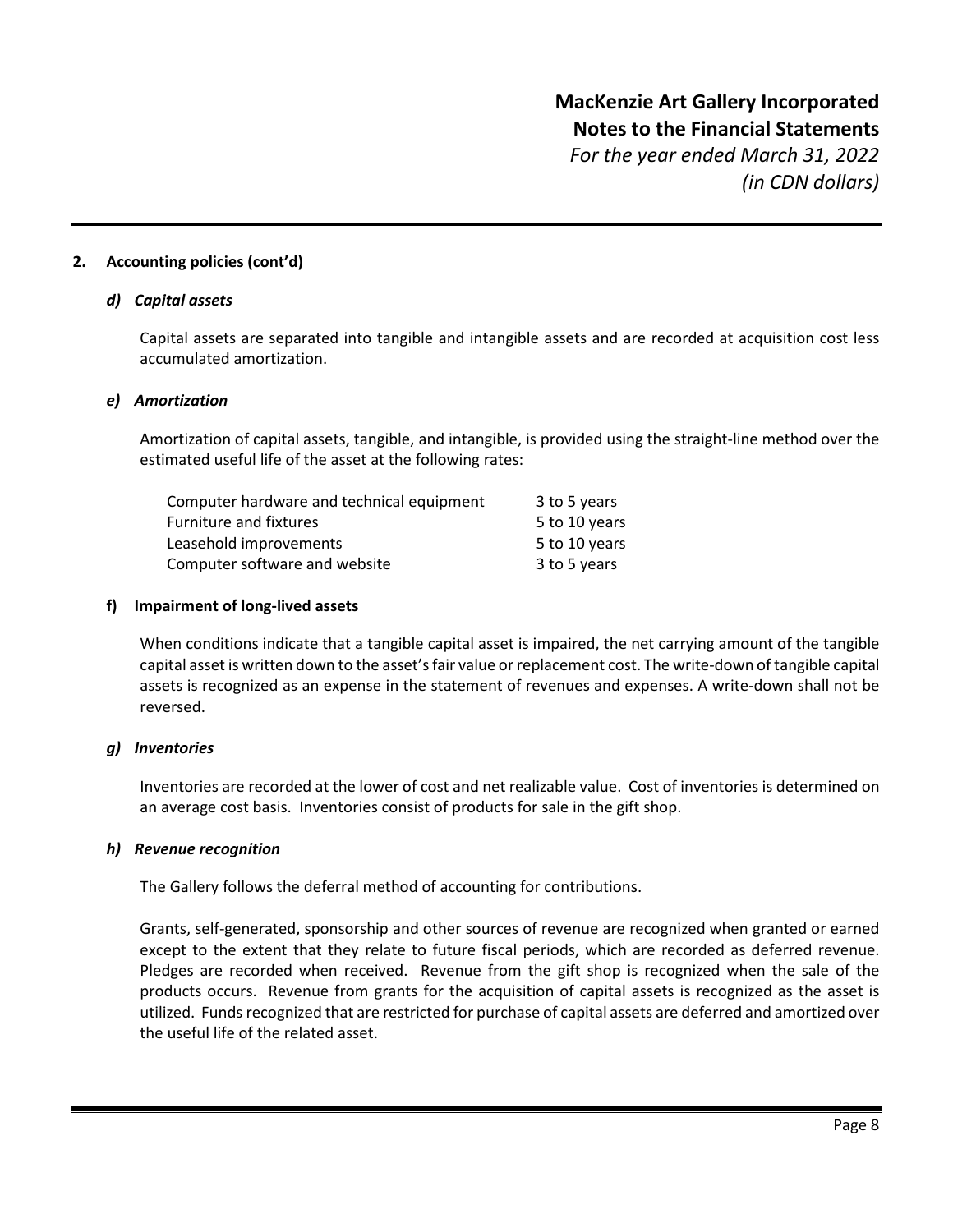*(in CDN dollars)*

#### **2. Accounting policies (cont'd)**

#### **i) Financial instruments**

The Gallery initially measures its financial assets and financial liabilities at fair value. It subsequently measures all its financial assets and financial liabilities at amortized cost except for the following financial assets which have been elected to be recognized at fair value:

- i) Short-term investments
- ii) Long-term investments

Transaction costs related to financial instruments measured at fair value subsequent to initial recognition are expensed as incurred. Transaction costs related to financial instruments measured at amortized cost are added to the carrying value of the asset or netted against the carrying value of the liability and are then recognized over the expected life of the instrument using the effective interest method.

#### *j) Pension plans*

The Gallery participates in two multi-employer pension plans. Although within the plans there is a defined contribution and defined benefit component, the Gallery accounts for the plans as defined contribution plans due to insufficient information being available to accrue the Gallery's share of the obligation arising from the defined benefit components. Contributions to the pension plans are expensed as funded.

#### *k) Use of estimates*

The preparation of financial statements in conformity with Canadian accounting standards for not-for-profit organizations requires management to make estimates and assumptions that affect the reported amounts of revenues, expenses, and amortization during the reporting period. Key components of the financial statements requiring management to make estimates include the useful lives of long-lived assets, the fair value of certain financial instruments, and the value of donations of art. Actual results could differ from these estimates.

The global pandemic declared by the World Health Organization on March 11, 2020 due to the outbreak of COVID-19 has cast uncertainty on the estimates, assumptions and critical judgement exercised by management. The main effects of the COVID-19 pandemic on the Gallery were Government funding to subsidize salaries and wages to employees. Due to the Public Health Order, the Gallery was closed for a portion of the year and reopened with reduced capacity.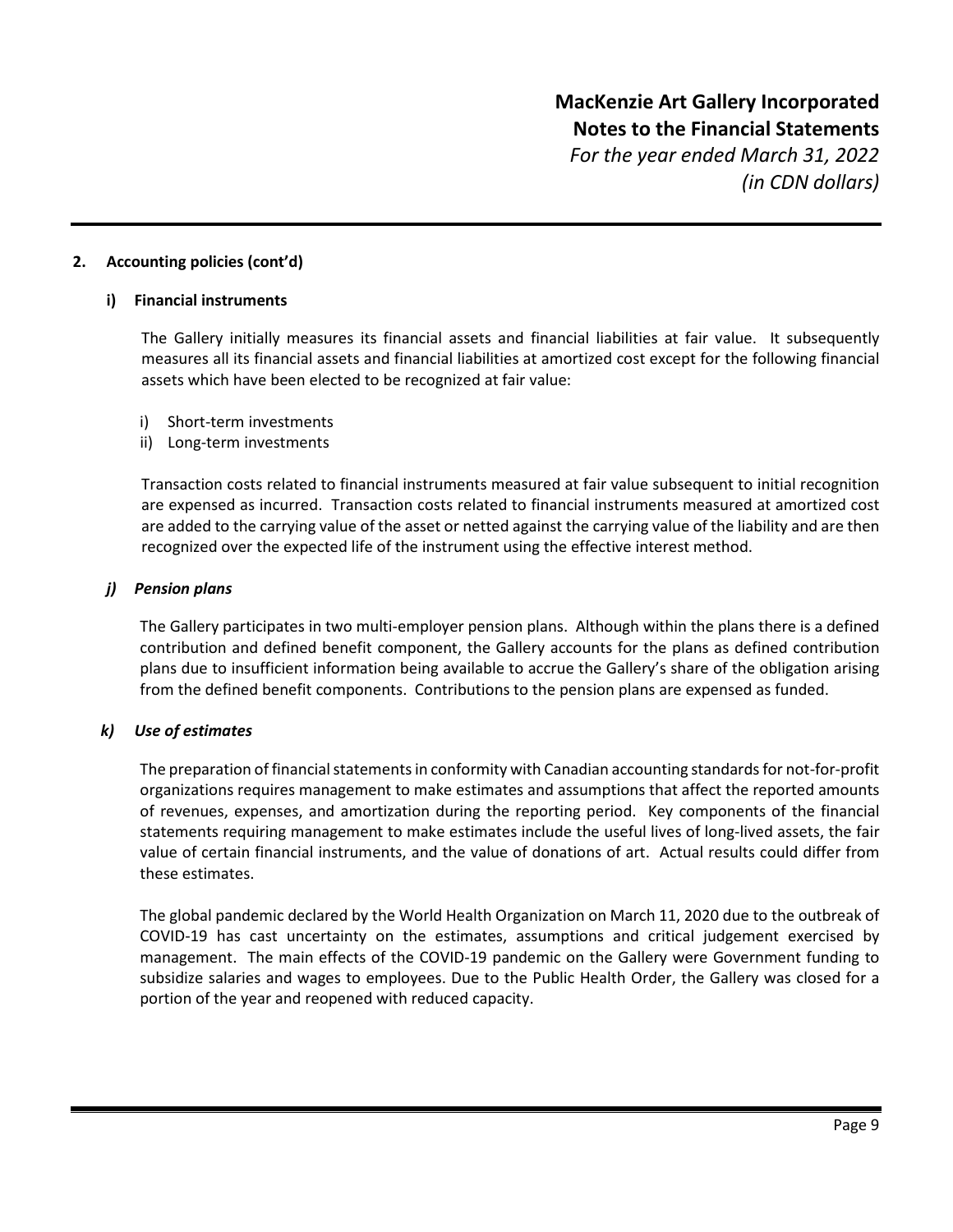*For the year ended March 31, 2022 (in CDN dollars)*

#### **2. Accounting policies (cont'd)**

#### **l) Government assistance**

The Gallery has applied for government assistance under the Canadian Emergency Wage Subsidy (CEWS) program, whereby companies meeting specified eligibility criteria based on declines in revenue experienced during the pandemic are eligible to receive a subsidy to cover a portion of their employee wages. The Gallery has determined that there is reasonable assurance that it will comply with all conditions attached to the program and that payment will be received and therefore has recognized the estimated CEWS funding as revenue within other income.

#### **3. Investments**

|                                                            |    | 2022      |   | 2021      |
|------------------------------------------------------------|----|-----------|---|-----------|
| <b>Short-term investments</b>                              |    |           |   |           |
| RBC Dominion Securities – fixed income instruments         | \$ | 869,755   | S | 291,024   |
| RBC Dominion Securities - Canadian equity instruments      |    | 1,165,855 |   | 613,798   |
| RBC Dominion Securities – USA equity instruments           |    | 552,113   |   | 337,720   |
| Total short-term investments                               |    | 2,587,723 |   | 1,242,542 |
| Long-term investments                                      |    |           |   |           |
| South Saskatchewan Community Foundation pooled investments |    | 259,294   |   | 245,436   |
|                                                            |    |           |   |           |
| Total short-term and long-term investments                 | S  | 2,847,017 |   | 1,487,978 |

The Gallery has classified those investments which can be accessed on demand and are used to support the Gallery's operations as short-term. Investments which the Gallery is holding for future growth and has no intention of accessing in the near term have been classified as long-term.

#### **4. Objects of art**

During the year, the Gallery expensed acquisitions of objects of art in the following amounts:

|                                                            | 2022              | 2021               |
|------------------------------------------------------------|-------------------|--------------------|
| Purchased at cost<br>Donations received at appraised value | 133,812<br>41,500 | 144,312<br>994,877 |
|                                                            | 175,312           | 1,139,189          |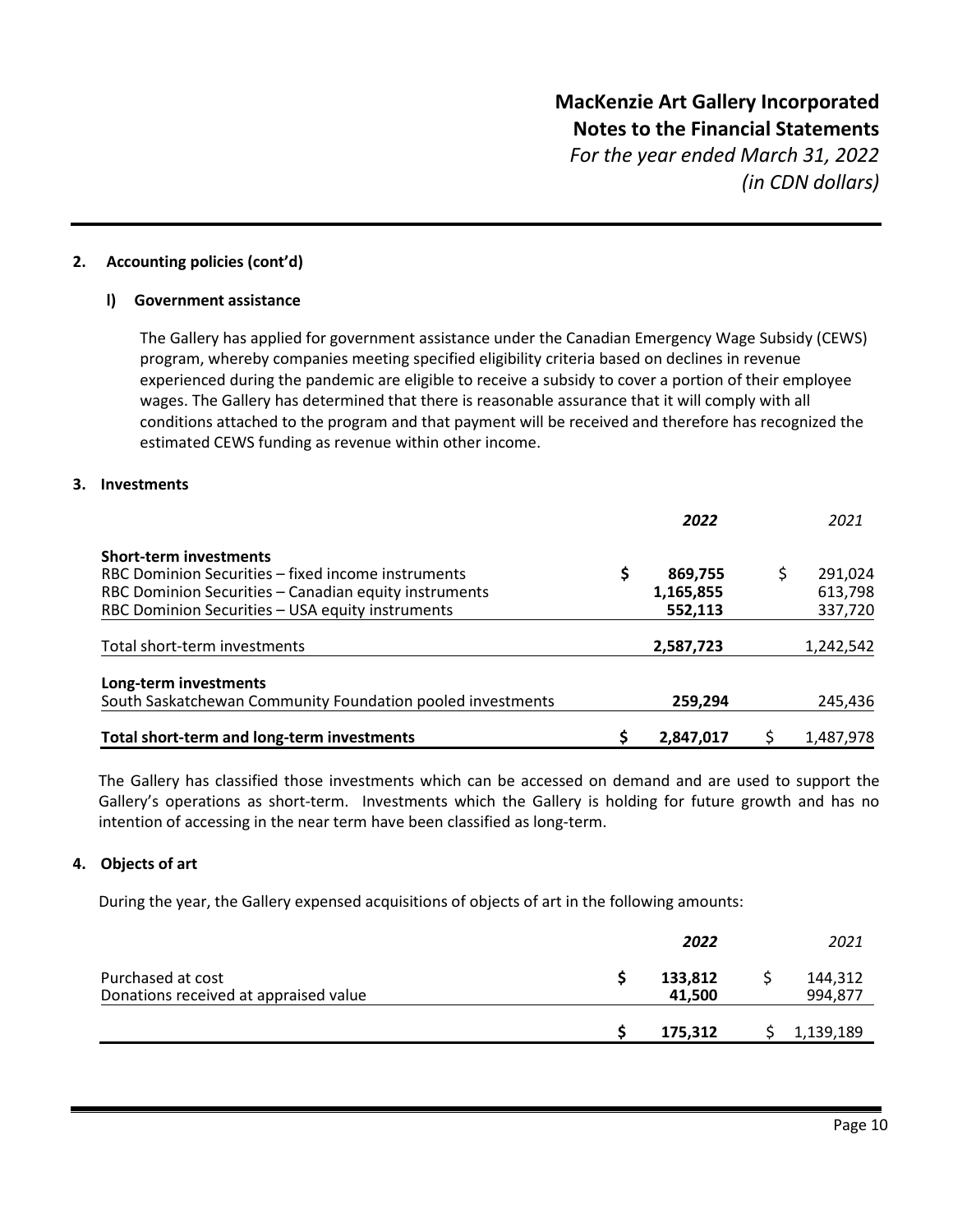*For the year ended March 31, 2022 (in CDN dollars)*

#### **4. Objects of art (cont'd)**

The MacKenzie Art Gallery permanent collection spans 5000 years of art with nearly 5000 works. The gallery continues to contribute to the history of artmaking for the benefit of present and future generations by collecting, amongst other works, historical and contemporary Canadian art with special interest devoted to art from Saskatchewan and Western Canada, and the work of Indigenous artists.

The core holdings of the MacKenzie Art Gallery's Permanent Collection are of national importance and include a comprehensive representation of Saskatchewan art, a representative selection of Canadian art, and a broad representation of contemporary Indigenous art. In addition, the Gallery holds individual works of international significance in the areas of post-war American art, 19<sup>th</sup> and early 20<sup>th</sup> century European modernism, early modern European drawings, and Asian and Near Eastern antiquities.

Work in the MacKenzie Art Gallery collection demonstrates outstanding cultural significance and is often deemed culturally significant by a third-party adjudicator through Canadian Cultural Property Export Review Board.

There are no funds from prior period disposals that are unspent. No works of art were disposed of during the year.

#### **5. Capital assets**

#### *a) Tangible assets*

|                                                                                                         |                                       |                                     | 2022                              | 2021                                  |
|---------------------------------------------------------------------------------------------------------|---------------------------------------|-------------------------------------|-----------------------------------|---------------------------------------|
|                                                                                                         |                                       | Accumulated                         |                                   |                                       |
|                                                                                                         | Cost                                  | Amortization                        | <b>Net</b>                        | Net                                   |
| Computer hardware and<br>technical equipment<br><b>Furniture and fixtures</b><br>Leasehold improvements | \$<br>712,333<br>546,241<br>1,790,413 | \$<br>624,390<br>451,075<br>913,316 | \$<br>87,943<br>95,166<br>877,097 | \$<br>116,334<br>107,190<br>1,043,438 |
|                                                                                                         | \$3,048,987                           | \$<br>1,988,781                     | \$<br>1,060,206                   | \$<br>1,266,962                       |
| Intangible assets<br>b)                                                                                 |                                       |                                     |                                   |                                       |
|                                                                                                         |                                       | Accumulated                         | 2022                              | 2021                                  |
|                                                                                                         | Cost                                  | Amortization                        | <b>Net</b>                        | <b>Net</b>                            |
| Computer software and                                                                                   |                                       |                                     |                                   |                                       |
| website                                                                                                 | \$<br>198,736                         | \$<br>171,669                       | \$<br>27,067                      | \$<br>65,121                          |
|                                                                                                         | \$<br>198,736                         | \$<br>171,669                       | \$<br>27,067                      | \$<br>65,121                          |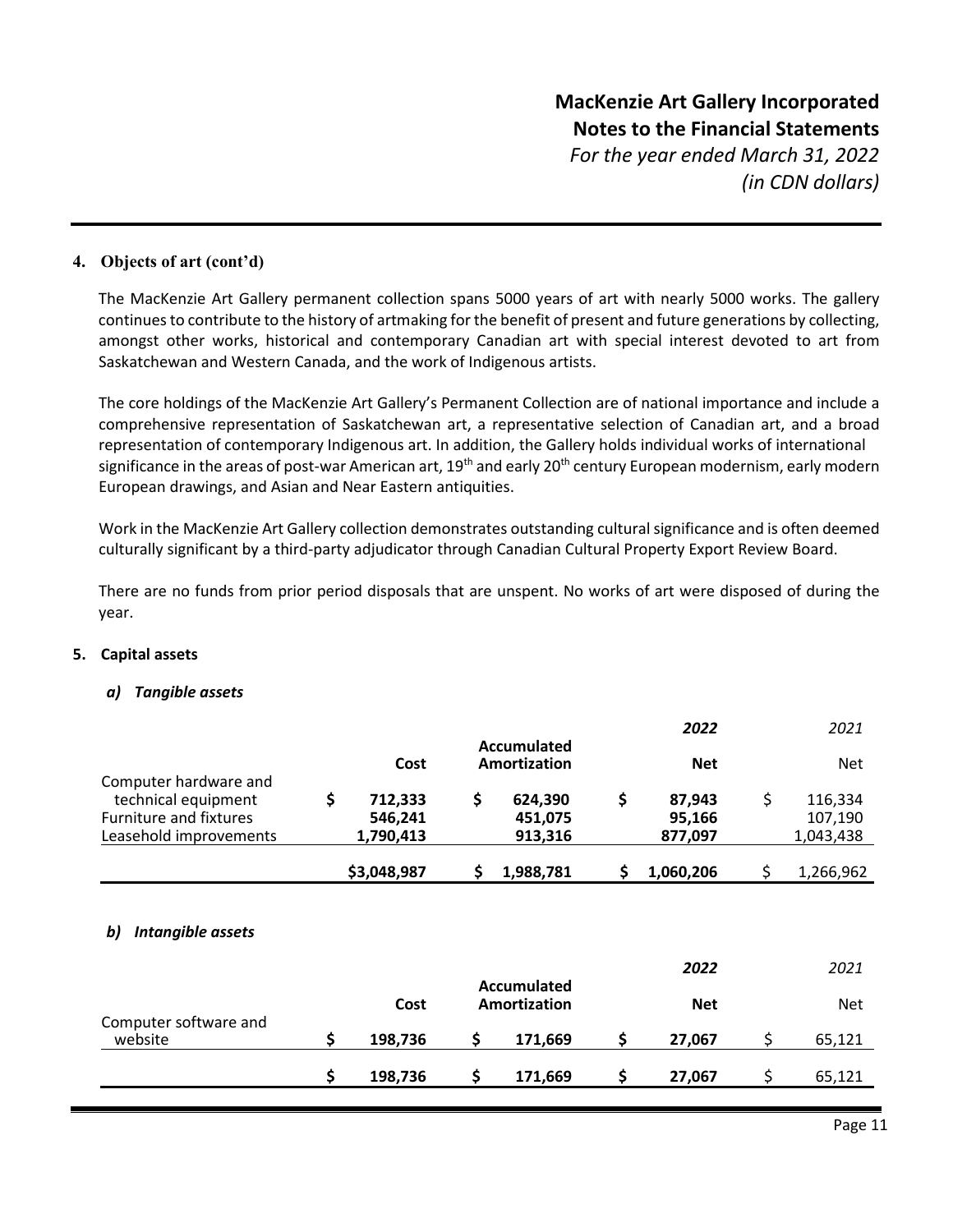*For the year ended March 31, 2022 (in CDN dollars)*

#### **6. Deferred revenue**

|                                              | 2022      | 2021       |
|----------------------------------------------|-----------|------------|
| <b>Balance, beginning of year</b>            | 485.541   | 876,981    |
| Funds received relating to future periods    |           |            |
| Program contributions                        | 306,996   | 202,200    |
| Other unearned revenue                       | 138,543   | 38,784     |
| Amounts recognized in current period revenue | (369,187) | (632, 424) |
| <b>Balance, end of year</b>                  | 561,893   | 485,541    |
| Less: Current portion of deferred revenue    | 473,698   | 370,787    |
| Long-term portion of deferred revenue        | 88,195    | 114,754    |

#### **7. Internally restricted funds**

Allocation or spending of the funds requires Board of Trustees approval. The framework for these funds is allocated as follows:

|                                                         | 2022                            | 2021                            |
|---------------------------------------------------------|---------------------------------|---------------------------------|
| Insurance<br>Human resource contingency<br>Campaign     | \$<br>5,000<br>25,335<br>93,750 | \$<br>5,000<br>25,335<br>93,750 |
| South Saskatchewan Community Foundation<br>Acquisitions | 2,415,412<br>676,957            | 2,415,412<br>639,283            |
| Capital<br>Sustaining<br>Invested in capital assets     | 33,847<br>1,666,862<br>972,520  | 34,072<br>571,743<br>1,190,771  |
| Invested in inventory                                   | 72,228                          | 87,239                          |
|                                                         | \$<br>5,961,911                 | 5,062,605                       |

#### **8. MacKenzie Trust Fund Inc.**

In 1990 the Gallery and the University of Regina entered into an Agreement relating to the administration of the Norman MacKenzie Foundation Fund and the Norman MacKenzie Art Works Fund (referred to collectively as the "MacKenzie Trust Funds"). The University of Regina is the Trustee of the MacKenzie Trust Funds. The total of the funds held by the University in 1990 had an approximate fund balance of \$71,000 and \$2,000, respectively.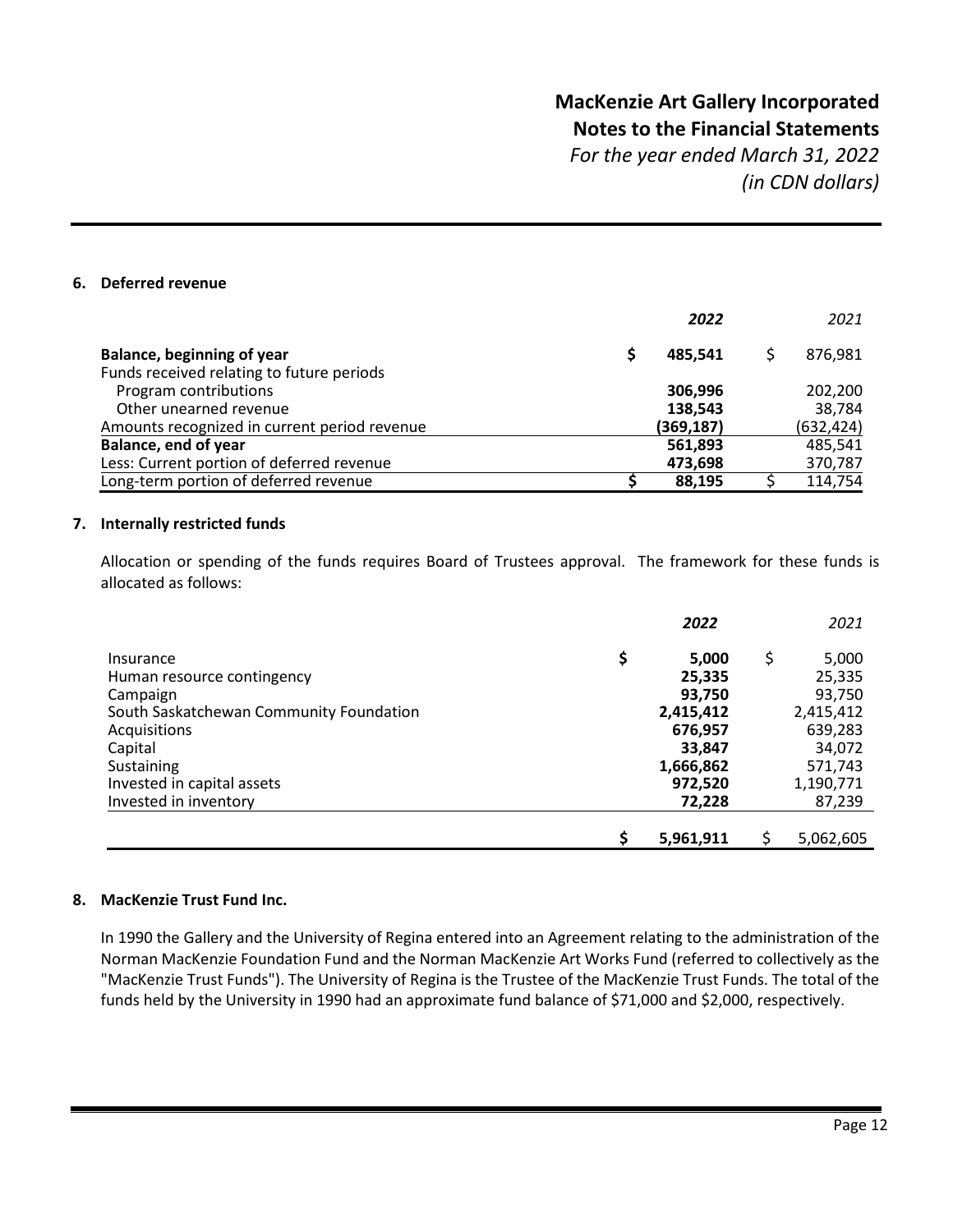*For the year ended March 31, 2022 (in CDN dollars)*

#### **8. MacKenzie Trust Fund Inc. (cont'd)**

Income and accumulated income earned from the MacKenzie Trust Funds shall be used by the Gallery solely for the purposes as follows:

- Purchasing works of art, artifacts or other objects for the MacKenzie Art Gallery, University of Regina Collection. All reasonable costs associated with the purchasing of the above noted items, such as travel.
- Cleaning, maintenance, or restoration of any of the works of art, artifacts or objects that form part of the MacKenzie Art Gallery, University of Regina Collection.
- Providing building maintenance and upkeep required for the care of the MacKenzie Art Gallery, University of Regina Collection.

Income and accumulated income earned on the MacKenzie Trust Funds is disbursed to the Gallery upon request and upon approval by the University of Regina's President's Advisory Committee on Art.

During the year \$73,500 (2021 - \$15,900) was paid from the MacKenzie Trust Funds to the Gallery for the acquisition of art.

| <b>Norman MacKenzie Foundation Fund</b> |           | Norman MacKenzie Art Works Fund |          |  |  |  |
|-----------------------------------------|-----------|---------------------------------|----------|--|--|--|
| Balance - April 1, 2021                 | \$230,612 | Balance - April 1, 2021         | \$25,335 |  |  |  |
| Investment gain                         | 14.774    | Investment gain                 | 1,671    |  |  |  |
| Approved disbursements                  | (73, 500) | Approved disbursements          | ۰        |  |  |  |
| <b>Balance - March 31, 2022</b>         | \$171,886 | <b>Balance - March 31, 2022</b> | \$27,066 |  |  |  |

#### **9. Donations**

The Gallery received a contribution from the South Saskatchewan Community Foundation of \$1,000,000 in December of 2021.

#### **10. Pension plans**

Employees of the Gallery are eligible to participate in the University of Regina's Non-Academic Pension Plan (NAAP). These plans are administered by the University of Regina and are defined benefit final average pension plans. Contributions are made to the plans in accordance with the respective collective agreements in place as well as the employee benefit plans offered to out of scope employees.

The MacKenzie Art Gallery shall contribute monthly to the NAPP 8.75% of earnings. In addition, an actuarial funding valuation performed December 31, 2017 was filed with regulatory authorities and included a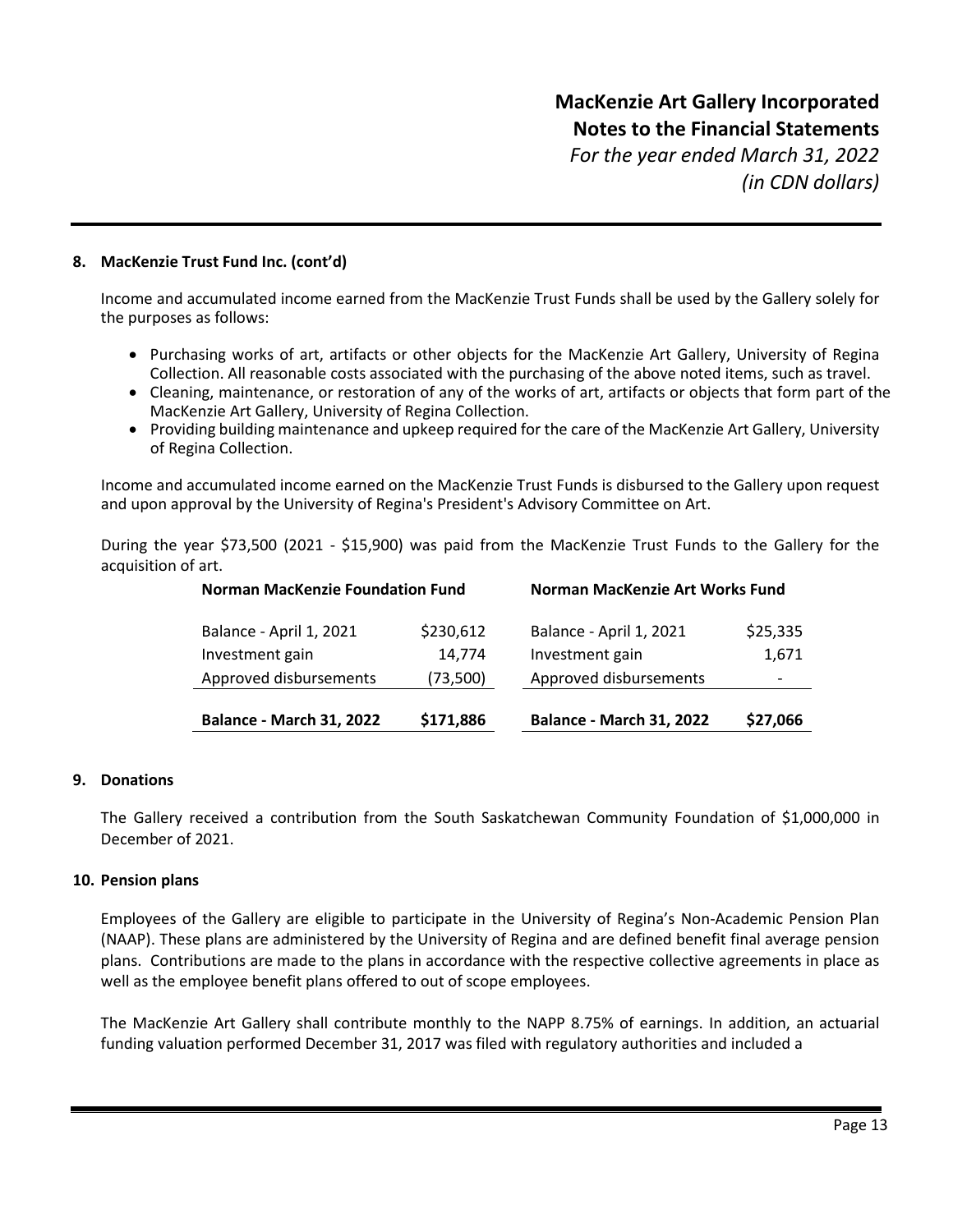*For the year ended March 31, 2022 (in CDN dollars)*

#### **10. Pension plans (cont'd)**

recommendation that the University and MacKenzie make additional contributions of 0.85% of earnings, effective January 1, 2019.

The Gallery records as pension expense its contributions to the pension plans. The expense recorded in 2022 was \$137,006 (2021 - \$136,080). Additional amounts paid by the Gallery in 2022 to address the going concern deficit was \$9,714 (2021 - \$8,558), and this amount will be due annually until the next actuarial valuation is completed.

#### **11. Commitment**

The Gallery entered into a lease agreement dated January 1, 2018 with the Province of Saskatchewan, which provides the Gallery with its leased premises for five years at \$1 per year. This lease expires in 2022. The facility operating costs of approximately \$1.6 million (2021 - \$ 1.6 million) are not recognized in the financial statements.

#### **12. Financial instruments**

The Gallery is exposed to various risks related to its financial instruments described in Note 2(i). The following analysis presents the Gallery's significant risk exposures as of March 31, 2022.

#### *Credit risk*

The Gallery is exposed to credit risk from potential nonpayment of amounts receivable. The Gallery's receivables are primarily from various government agencies whose credit risk is low.

#### *Liquidity risk*

The Gallery's objective is to have sufficient liquidity to meet its liabilities when due and monitors its cash balance and cash flows to meet its requirements.

#### *Market risk*

Market risk is the risk that the fair value or future cash flows of a financial instrument will fluctuate because of changes in market prices. The Gallery is exposed to market risk through its investments (Note 3) which consist of fixed income, equity, and pooled investments whose fair values fluctuate with changes in the market. The Gallery's exposure is limited to the carrying value of these investments.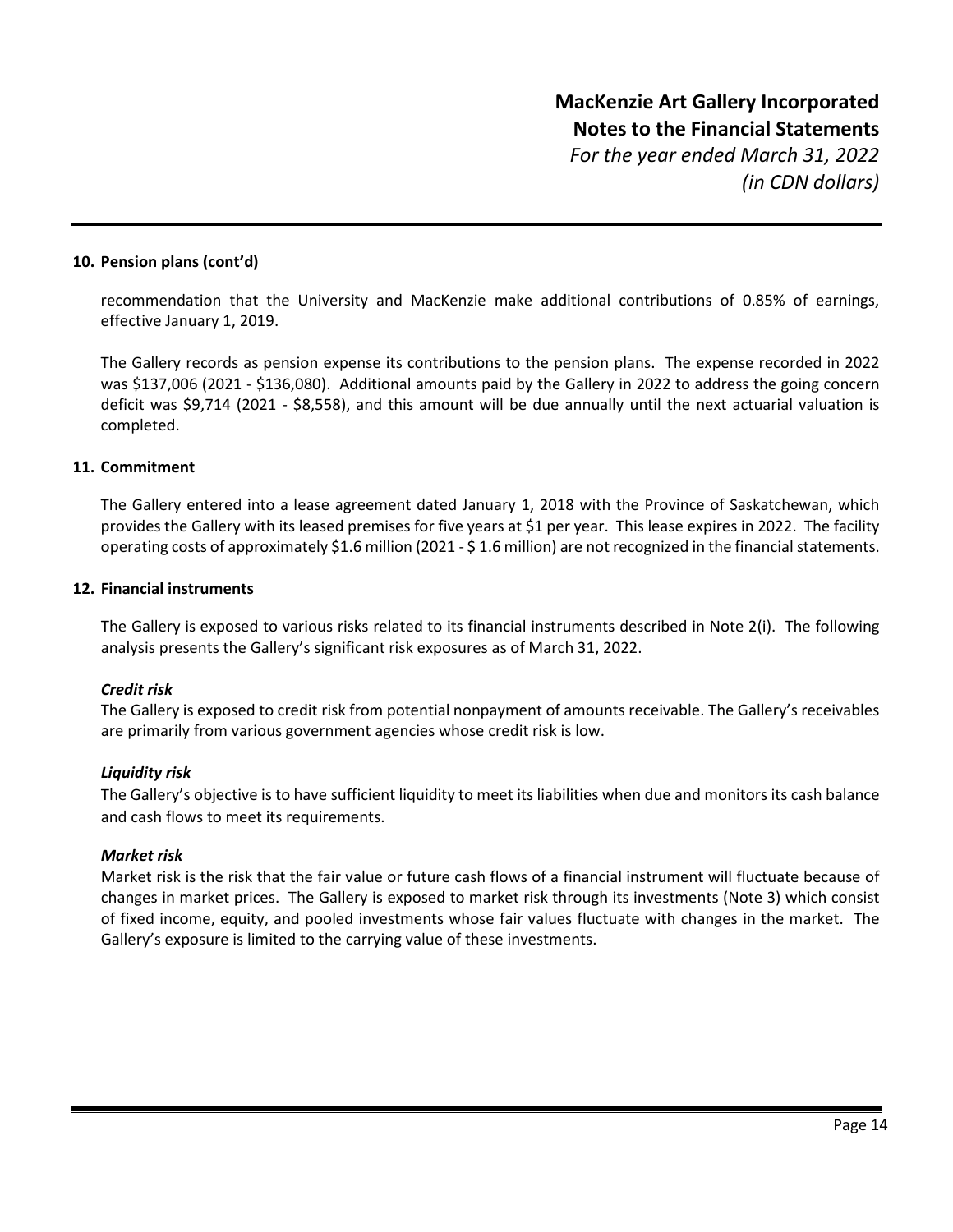*For the year ended March 31, 2022 (in CDN dollars)*

#### **12. Financial instruments (cont'd)**

#### *Interest rate risk*

The Gallery is exposed to interest rate risk on its fixed income investments.

#### **13. Allocated Expenses**

Salaries are allocated based on the portion of time allocated to the function in the position.

#### **14. Federal Wage Subsidy**

During the year, the Gallery received government assistant through the COVID-19 relief programs. The amount of federal wage subsidy received or receivable by the Gallery, and recorded in other income during the year is \$941,297 (2021 - \$1,013,301).

#### **15. Comparative Figures**

Certain comparative figures have been reclassified to conform to the current year presentation.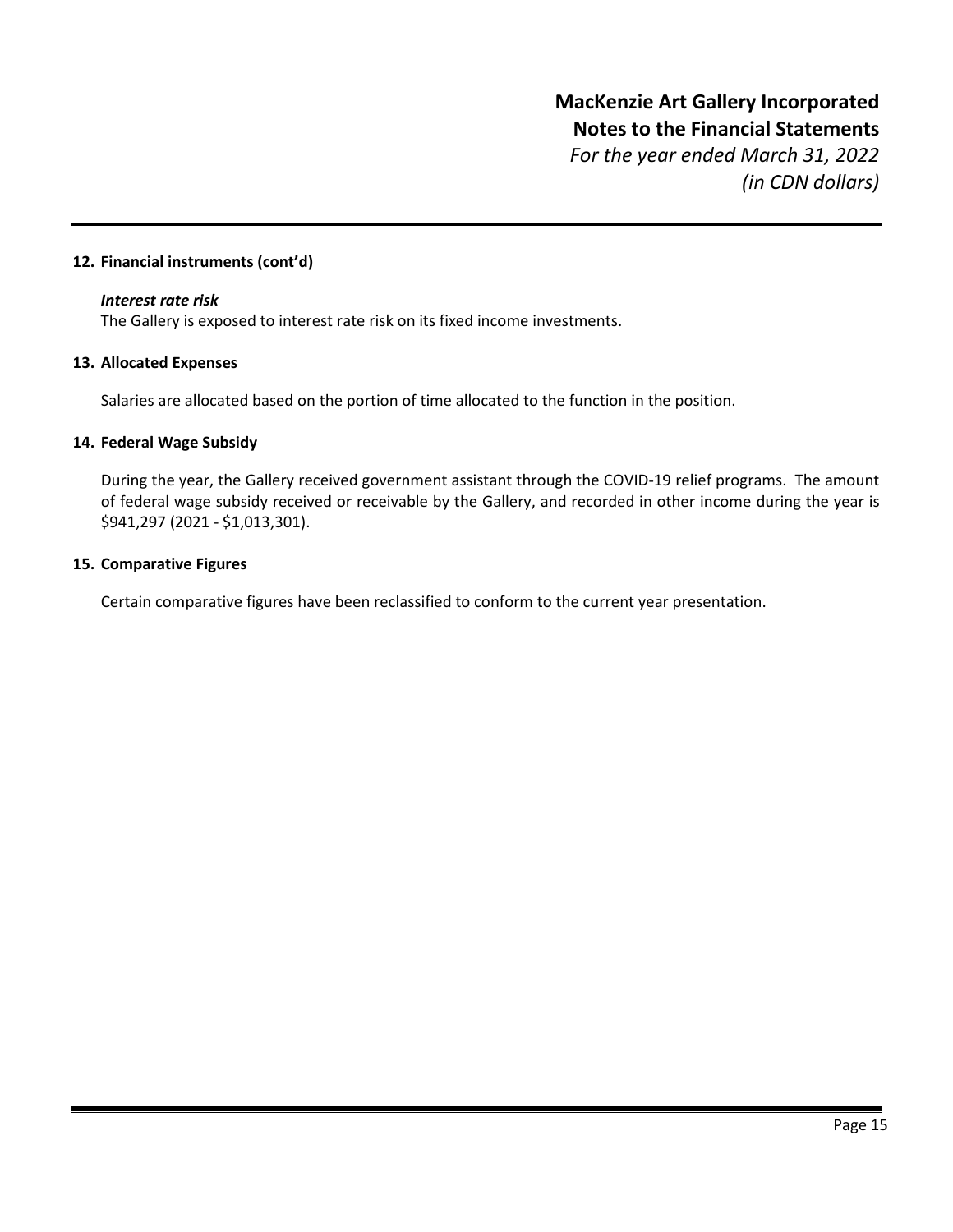| <b>Schedule of Operating Grants</b>                                 |    |                | Schedule 1     |
|---------------------------------------------------------------------|----|----------------|----------------|
|                                                                     |    | March 31, 2022 | March 31, 2021 |
| <b>Federal Grants</b>                                               |    |                |                |
| Canada Council                                                      | ¢  | 429,000 \$     | 429,000        |
|                                                                     |    | 429,000 \$     | 429,000        |
|                                                                     |    |                |                |
| <b>Municipal and School Grants</b>                                  |    |                |                |
| City of Regina                                                      |    | 308,000 \$     | 308,000        |
|                                                                     |    | 308,000 \$     | 308,000        |
|                                                                     |    |                |                |
| <b>Provincial Grants</b>                                            |    |                |                |
| Saskatchewan Lotteries Trust Fund for Sport, Culture and Recreation | \$ | 366,000 \$     | 380,500        |
| Saskatchewan Arts Board                                             |    | 161,620        | 161,620        |
|                                                                     |    | 527,620 \$     | 542,120        |
|                                                                     |    |                |                |
| <b>Total Operating Grants</b>                                       | Ś. | 1,264,620 \$   | 1,279,120      |

#### **Schedule of Programming Grants Schedule 2**

|                                                              |    | Operating                |     | <b>Acquisitions</b> |    | Capital                  | <b>Sustaining</b> |           |   | March 31, 2022 |    | March 31, 2021 |
|--------------------------------------------------------------|----|--------------------------|-----|---------------------|----|--------------------------|-------------------|-----------|---|----------------|----|----------------|
| <b>Federal Grants</b>                                        |    |                          |     |                     |    |                          |                   |           |   |                |    |                |
| Department of Canadian Heritage - Museums Assistance Program | Ś  | $\overline{\phantom{a}}$ | \$  | $\sim$              | \$ | $\sim$                   | \$                | 87,293 \$ |   | $87,293$ \$    |    | 53,339         |
| Canada Council Digital Strategy Internal Operations          |    | 101,645                  |     |                     |    |                          |                   |           |   | 101,645        |    | 32,190         |
| Canada Council Digital Strategy Single Phase Initiative      |    | 49,000                   |     |                     |    |                          |                   |           |   | 49,000         |    | 85,145         |
| Western Economic Diversification Canada                      |    |                          |     | ٠                   |    | 26,559                   |                   |           |   | 26,559         |    | 26,559         |
| <b>Employment grants</b>                                     |    |                          |     | ٠                   |    |                          |                   |           |   |                |    | 11,377         |
| Canadian Heritage- MAP Heavyshield Grant                     |    | 112,448                  |     |                     |    | $\overline{\phantom{a}}$ |                   |           |   | 112,448        |    |                |
|                                                              |    | 263,093                  |     |                     |    | 26,559                   |                   | 87,293    |   | 376,945        | -Ŝ | 208,610        |
| <b>Municipal and School Grants</b>                           |    |                          |     |                     |    |                          |                   |           |   |                |    |                |
| City of Regina                                               |    | ٠                        |     | 24,000              |    |                          |                   |           |   | 24,000         |    |                |
|                                                              |    |                          |     | 24,000              | Ś  | $\overline{\phantom{a}}$ |                   |           |   | 24,000 \$      |    |                |
| <b>Provincial Grants</b>                                     |    |                          |     |                     |    |                          |                   |           |   |                |    |                |
| Tourism Sector Marketing Events Partnership Program          |    | 7,500                    |     |                     |    |                          |                   |           |   | 7,500          |    | 20,000         |
|                                                              |    | 7,500                    | Ŝ.  | ٠                   |    |                          |                   |           |   | $7,500$ \$     |    | 20,000         |
|                                                              |    |                          |     |                     |    |                          |                   |           |   |                |    |                |
| <b>Total Programming Grants</b>                              | \$ | 270,593                  | \$. | 24,000              | Ŝ  | 26,559                   | \$                | 87,293    | Ŝ | 408,445        | -Ś | 228,610        |

#### **Schedule of Other Revenue Schedule 3**

|                                                |    | Operating                |    | <b>Acquisitions</b>      |    | Capital |    | <b>Sustaining</b> | March 31, 2022 |                | March 31, 2021 |
|------------------------------------------------|----|--------------------------|----|--------------------------|----|---------|----|-------------------|----------------|----------------|----------------|
| Federal                                        |    |                          |    |                          |    |         |    |                   |                |                |                |
| Canada Council COVID Emergency Support         |    | $\overline{\phantom{a}}$ | \$ | $\sim$                   | \$ | $\sim$  | Ŝ. | $\overline{a}$    | \$             | $\sim$         | 132,300        |
| Canada Council - Reopening Fund                |    | 85,800                   |    |                          |    |         |    |                   |                | 85,800         |                |
| Canada Emergency Wage Subsidy                  |    | 916,364                  |    | $\overline{\phantom{a}}$ |    |         |    |                   |                | 916,364        | 959,985        |
|                                                |    | 1,002,164                |    |                          |    | -       |    |                   |                | 1,002,164      | 1,092,285      |
| Provincial                                     |    |                          |    |                          |    |         |    |                   |                |                |                |
| Saskatchewan Small Business Emergency Program  | Ś. | $\sim$                   | Ŝ. | $\sim 100$               | Ś  | $\sim$  | Ŝ. | ٠                 | Ŝ              | $\sim$         | 10,000         |
| Saskatchewan Strong Recovery Adaptation Rebate |    | <b>.</b>                 |    | $\overline{\phantom{a}}$ |    | $\sim$  |    | ÷                 |                | ٠              | 5,000          |
| Saskatchewan Touism Sector Support Program     |    |                          |    | $\overline{\phantom{a}}$ |    |         |    |                   |                | $\blacksquare$ | 50,000         |
|                                                |    |                          |    |                          |    |         |    |                   |                |                | 65,000         |
| <b>Total Other Revenue</b>                     | ς  | $1,002,164$ \$           |    |                          |    |         |    |                   |                | $1,002,164$ \$ | 1,157,285      |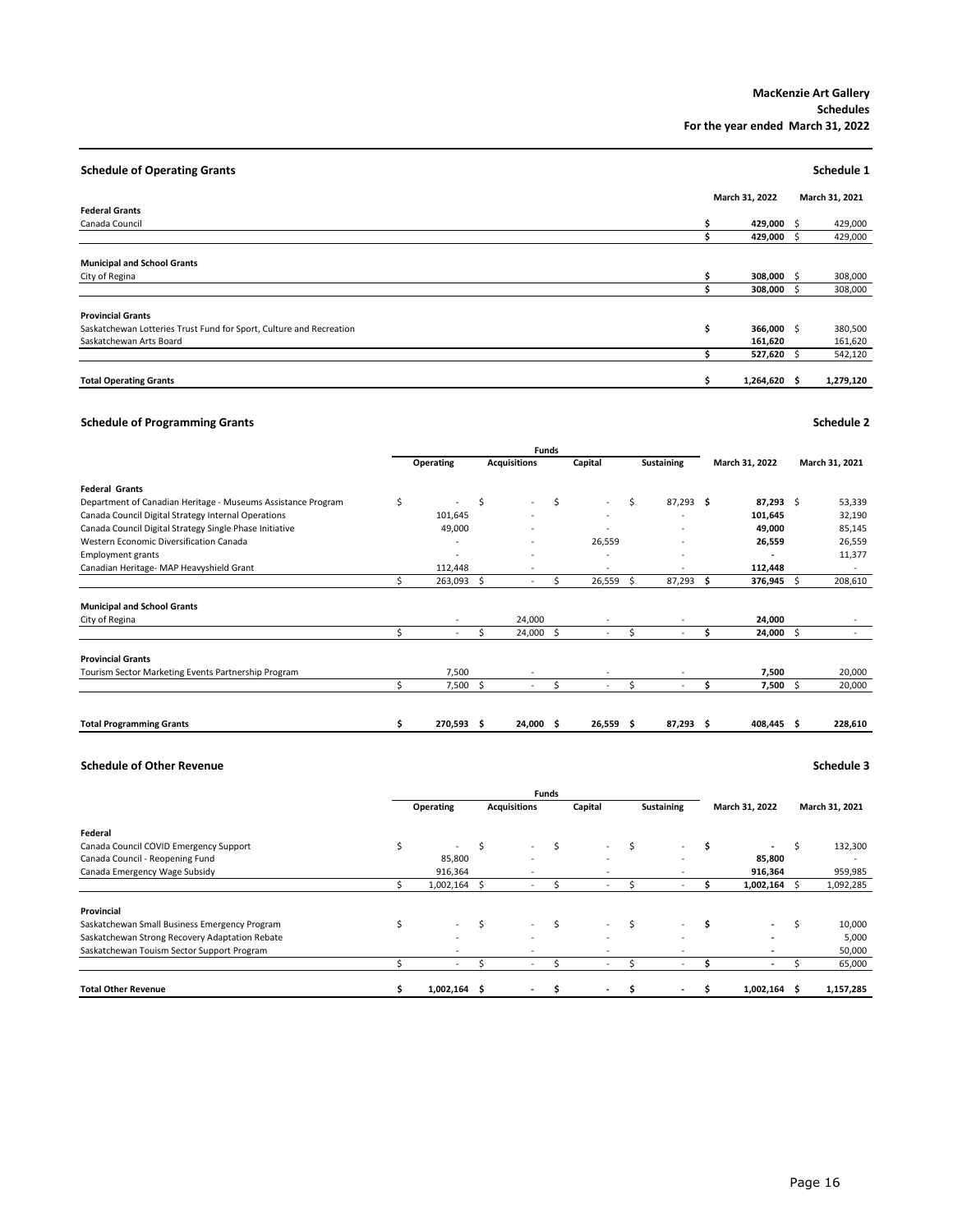Page 17

#### **Schedule of Fundraising Revenue Schedule 4**

|                                                                   |           |                          |                     |   | <b>Funds</b>             |   |                          |  |                          |                |                          |                |         |
|-------------------------------------------------------------------|-----------|--------------------------|---------------------|---|--------------------------|---|--------------------------|--|--------------------------|----------------|--------------------------|----------------|---------|
|                                                                   | Operating |                          | <b>Acquisitions</b> |   | Capital                  |   | <b>Sustaining</b>        |  | <b>Expenses</b>          | March 31, 2022 |                          | March 31, 2021 |         |
| Donations (Note 9)                                                | Ś         | 291,374 \$               | $\sim$              |   | $\overline{a}$           |   | 1,000,000 \$             |  | $\overline{\phantom{a}}$ |                | 1,291,374 \$             |                | 188,366 |
| <b>Total Donations</b>                                            |           | 291,374                  |                     |   |                          |   | 1,000,000                |  |                          |                | 1,291,374 \$             |                | 188,366 |
| Sponsorship - Exhibitions and Programs<br><b>Gala Art Auction</b> | Ś         | 23,750 \$                | $\sim$              | S | $\sim$                   |   | $\sim$                   |  | $\overline{\phantom{a}}$ |                | $23,750$ \$              |                | 17,500  |
|                                                                   |           | $\overline{\phantom{0}}$ | $\sim$              |   | $\overline{\phantom{a}}$ |   | $\overline{\phantom{a}}$ |  | $\overline{\phantom{a}}$ |                | $\overline{\phantom{a}}$ |                | 4,000   |
| <b>Total Sponsorship &amp; Events</b>                             |           | 23,750                   |                     |   |                          |   | $\overline{\phantom{a}}$ |  |                          |                | 23,750                   |                | 21,500  |
| <b>Total Fundraising Revenue</b>                                  |           | $315,124$ \$             | ۰                   |   | ۰                        | S | $1,000,000$ \$           |  | $\sim$                   |                | $1,315,124$ \$           |                | 209.866 |

#### **Schedule of Earned Revenue Schedule 5**

|                                |                  |   |                          |         | <b>Funds</b>             |                          |                          |                |              |                |          |
|--------------------------------|------------------|---|--------------------------|---------|--------------------------|--------------------------|--------------------------|----------------|--------------|----------------|----------|
|                                | <b>Operating</b> |   | <b>Acquisitions</b>      | Capital |                          | <b>Sustaining</b>        | <b>Expenses</b>          | March 31, 2022 |              | March 31, 2021 |          |
| Unrealized gain on investments | \$<br>$\sim$     | Ś | $114,643 \quad $$        |         | $\sim$                   | \$<br>183,768 \$         | ٠                        | \$             | $298,411$ \$ |                | 284,921  |
| Interest Income                | ٠                |   | -                        |         | $\overline{\phantom{a}}$ | 3,290                    |                          |                | 3,290        |                | 11,206   |
| Admission                      | 27,155           |   | ٠                        |         | ٠                        | $\overline{\phantom{a}}$ | $\overline{\phantom{a}}$ |                | 27,155       |                | 9,458    |
| University of Regina           | 250,000          |   | ٠                        |         | $\overline{\phantom{a}}$ | $\overline{\phantom{a}}$ | $\overline{\phantom{a}}$ |                | 250,000      |                | 249,999  |
| Co-production fees             | 69,913           |   | ٠                        |         | $\overline{\phantom{a}}$ | $\overline{\phantom{a}}$ | $\overline{\phantom{a}}$ |                | 69,913       |                | 10,823   |
| Other                          | 42,946           |   | $\overline{\phantom{a}}$ |         | $\overline{\phantom{a}}$ | $\overline{\phantom{a}}$ | -                        |                | 42,946       |                | 5,361    |
| Facility rental program        | 17,143           |   | -                        |         | $\overline{\phantom{a}}$ | $\overline{\phantom{a}}$ | (13, 435)                |                | 3,708        |                | (2, 146) |
| Memberships                    | 31,790           |   | -                        |         | $\overline{\phantom{a}}$ | $\overline{\phantom{a}}$ | ٠                        |                | 31,790       |                | 38,154   |
| Program fees                   | 5,989            |   | -                        |         | $\overline{\phantom{a}}$ | $\overline{\phantom{a}}$ | $\overline{\phantom{a}}$ |                | 5,989        |                | 2,339    |
| Conservation                   | 8,499            |   | $\overline{\phantom{a}}$ |         | $\overline{\phantom{a}}$ | $\overline{\phantom{a}}$ | $\overline{\phantom{a}}$ |                | 8,499        |                | 11,890   |
| Total                          | 453,435          |   | 114,643                  | -S      |                          | 187,058                  | $(13, 435)$ \$<br>Ŝ      |                | 741,701      | - S            | 622,005  |

#### **Schedule of Gallery Shop Revenue and Expenses Schedule 6**

#### **March 31, 2022 March 31, 2021** Sales **\$ 190,443** \$ 109,842 Other earned revenue **26,174** 54,074 Subtotal **216,617** 163,916 Less: Cost of goods sold **(105,875)** (58,691) (58,691)<br>Gross Profit **5** Gross Profit **\$ 110,742** \$ 105,225 Less: Operating Expenses<br>Salaries and benefits Salaries and benefits **\$ 90,979** \$ 74,868 Administrative **13,889** 10,953 Total Operating Expenses **\$ 104,868** \$ 85,821 **Net Gallery Shop Proceeds \$ 5,874 \$ 19,404**